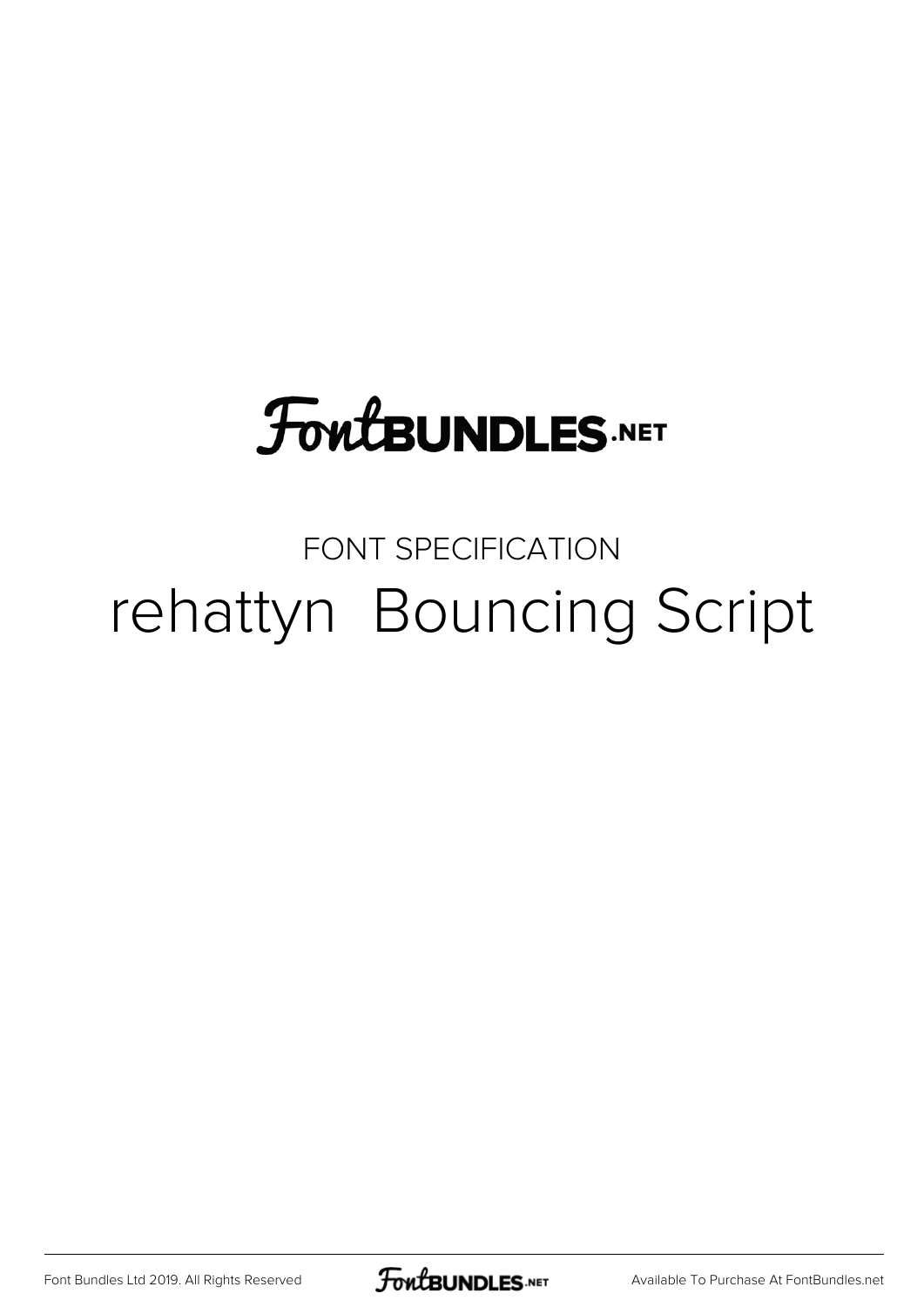## rehattyn - Regular

**Uppercase Characters** 

R B O D E F GH 1 I K L M N O P Q R S T UV W X Y Z

Lowercase Characters

aboderghyklmnoparstuwwyz

**Numbers** 

0123456789

Punctuation and Symbols

 $\int$  $Y$  /  $\mathcal{S}$  $\mathcal{L}$  $\overline{\mathcal{S}}$  $\mathscr{O}$   $\ll$  $\mathcal{R}$  $\boldsymbol{o}$  $\iota$  $\frac{1}{4}$  $\frac{1}{2}$  $\frac{3}{4}$  $\mathcal{U}$  $\gg$ 

All Other Glyphs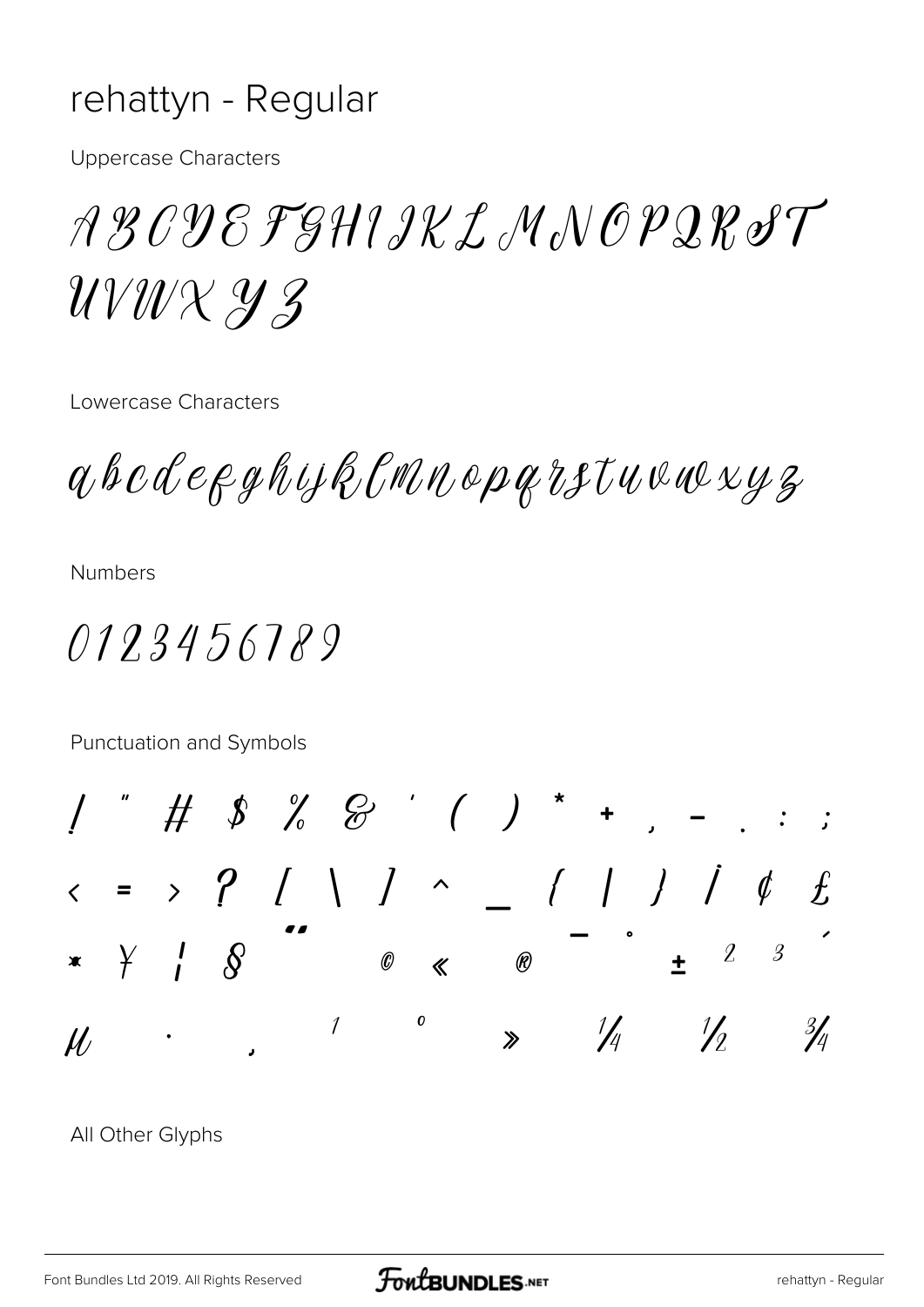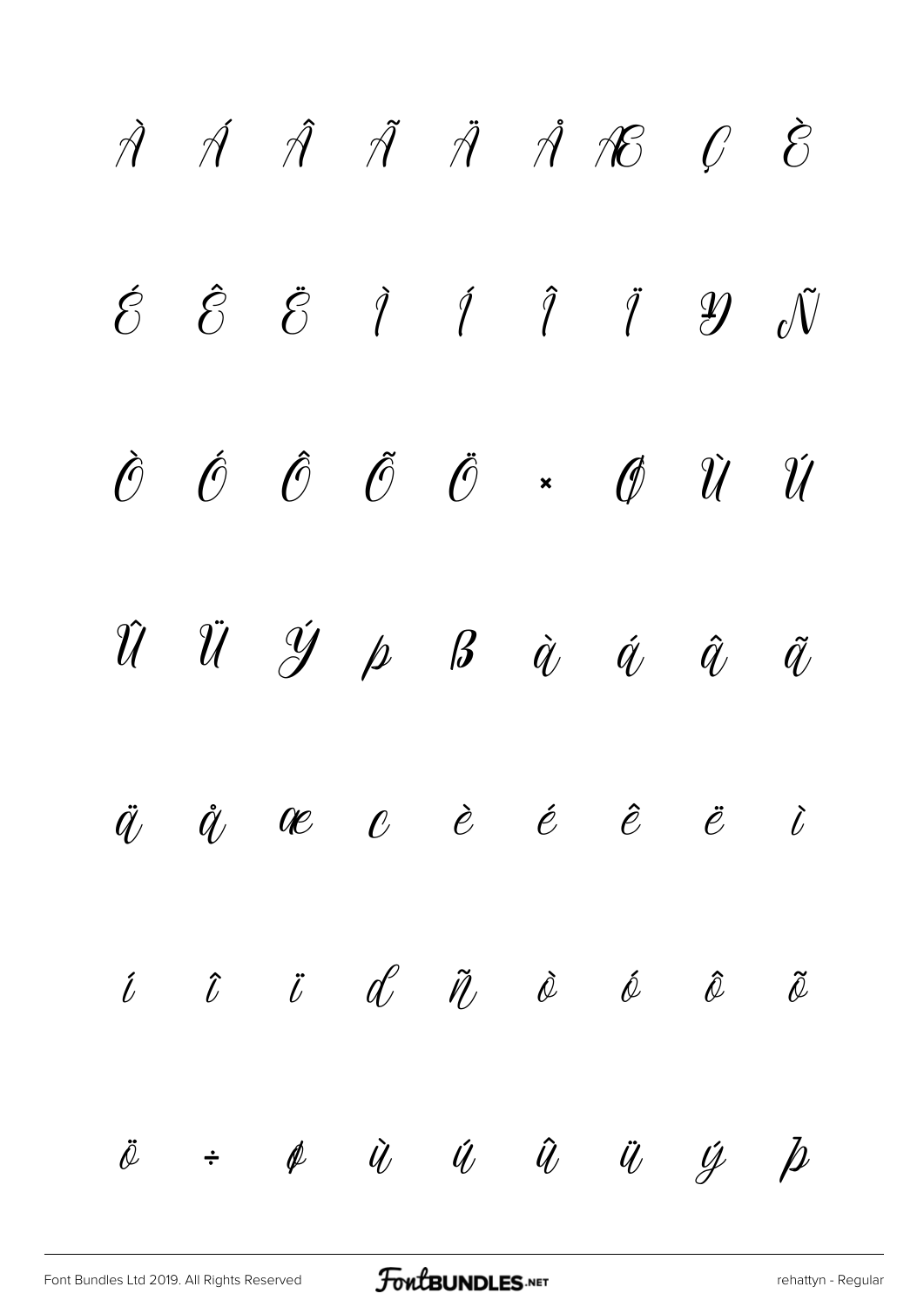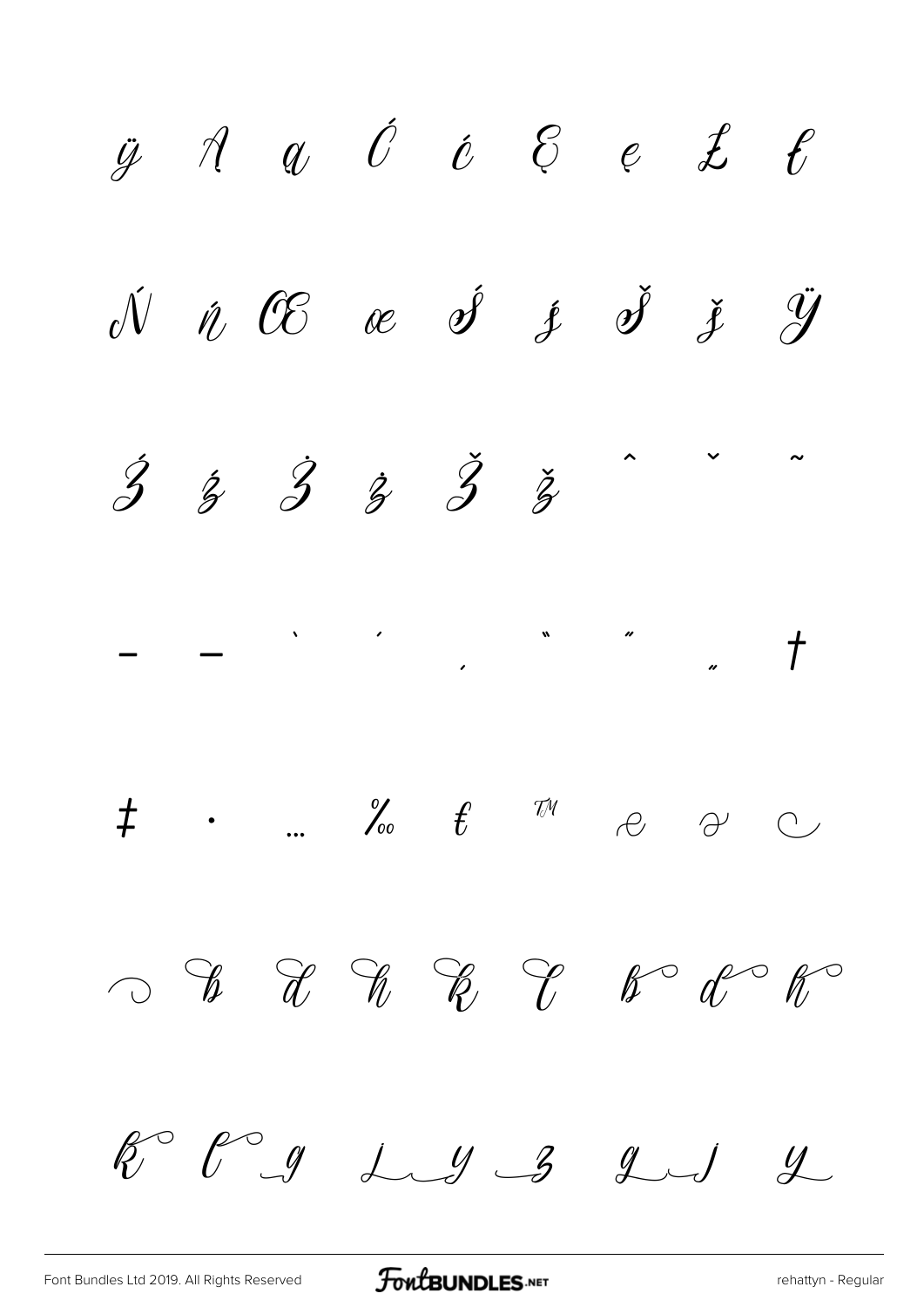